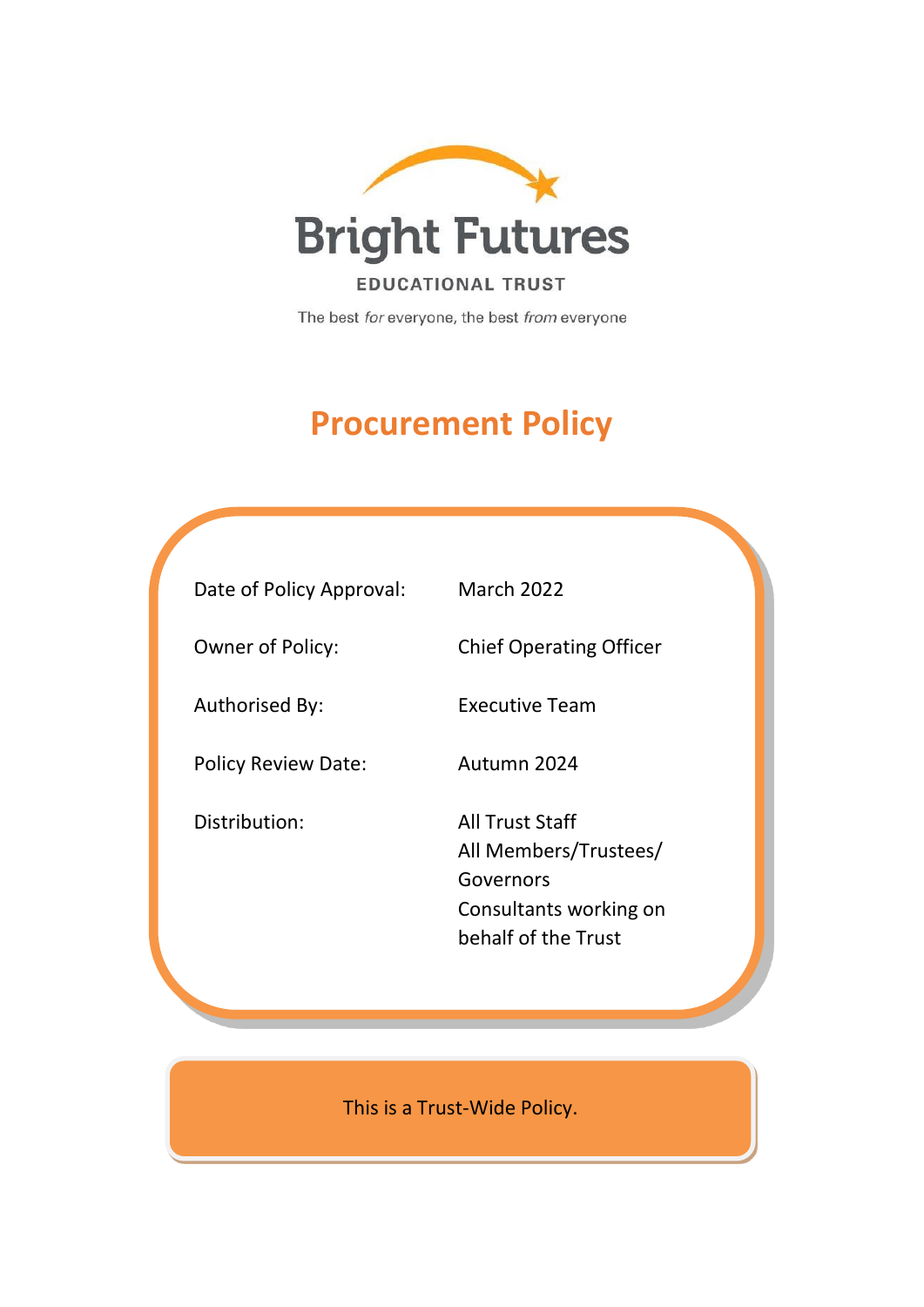

# **Procurement Policy**

Bright Futures Educational Trust's (the Trust) vision "The best *for* everyone, the best *from* everyone" is underpinned by our Trust Values and Commitments, the most pertinent to this Policy being:

- **Integrity**
- **Value for Money**
- **Strong Governance and Accountability**

In particular, effective procurement is a key contributor towards achieving the following two of the Trust's strategic aims:

| Aim (2020-2023)                                                                                                                     | <b>Outcome</b>                                                                                                                                                                                                              |
|-------------------------------------------------------------------------------------------------------------------------------------|-----------------------------------------------------------------------------------------------------------------------------------------------------------------------------------------------------------------------------|
| Sustained financial viability enables<br>flexible investment in school<br>improvement                                               | Achievement of long-term sustainable viability, managed<br>within a robust governance environment with clear and<br>affective financial controls that yield opportunities to<br>support improvements by targeted investment |
| Through growth, influence,<br>collaboration and partnerships, the<br>Trust's vision and mission are<br>embedded in everything we do | Any growth adds value to the rest of the Trust, the school<br>system and our communities. Governance and<br>organisational systems are sufficiently strong and flexible to<br>deliver and exceed our vision and mission.    |

# **What is the Policy for?**

The overarching purpose of this Policy is to outline how the Trust will procure supplies, services and works in with our strategic aims, values and commitments in order to achieve our vision, whilst ensuring we are compliant with all relevant legislation.

This policy:

- Applies to all non-pay expenditure regardless of the source of funds
- Outlines the key principles of procurement
- Outlines the Trust's procurement strategy
- Outlines the procurement procedures and associated levels of delegated authority

The purpose of this policy is to provide an overview of the context and key principles of procurement within the Trust. A suite of templates and guidance documentation will be developed to support and sit alongside this policy and the financial systems in place within the Trust.

# **Who is the Policy for?**

This Policy applies to any staff within, or stakeholders of, the Trust who may be involved activities relating to the procurement of supplies, services or works, regardless of value, whether at individual Academy, Development Network or Trust level.

Therefore, this Policy is applicable to all staff employed by the educational establishments which form part of the Trust, as well as members of the local governing bodies of those establishments, Trust Head Office staff, Members, Trustees and any contractors or consultants undertaking work on behalf of the Trust.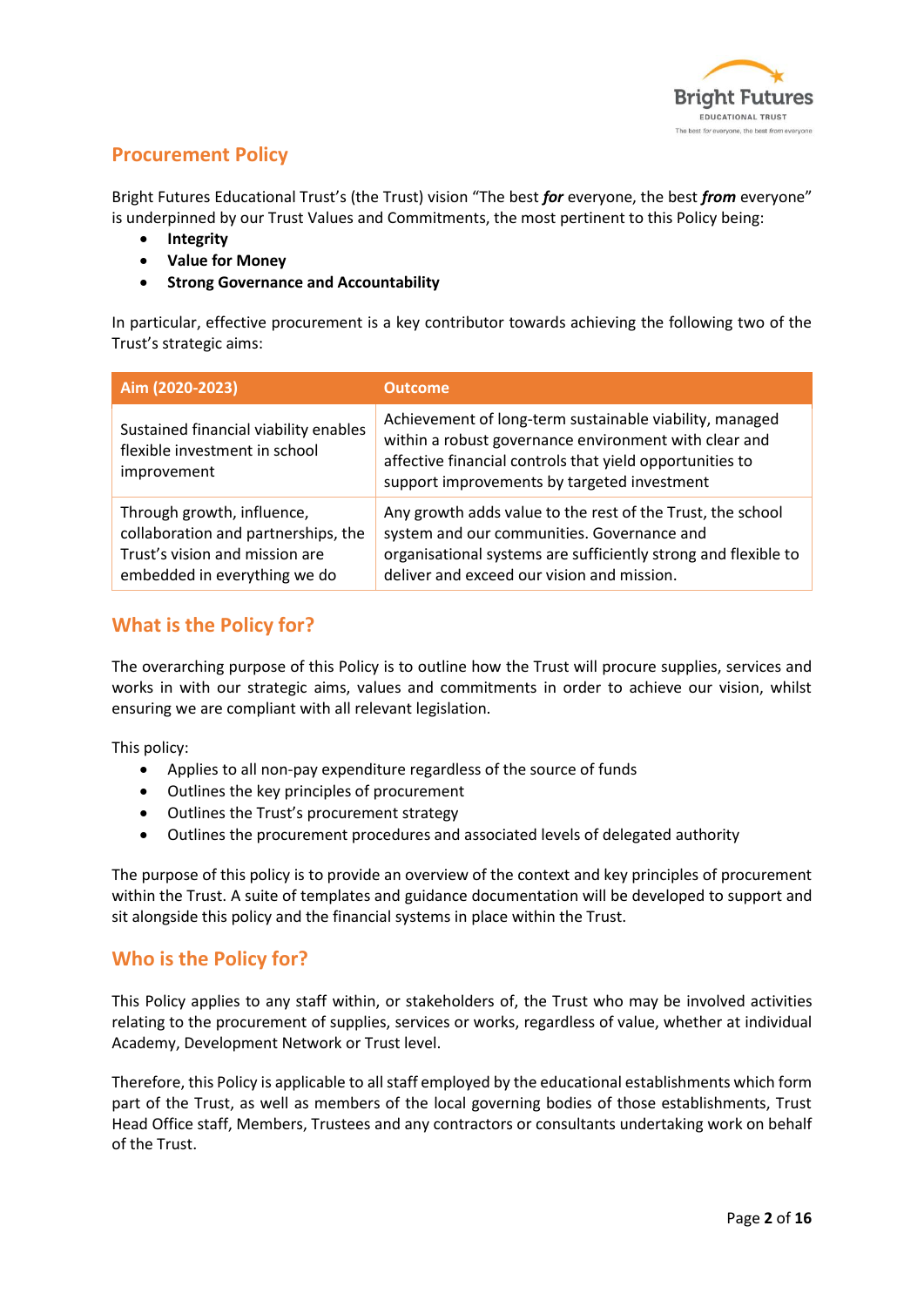

**This policy is split into two sections. Section 1 provides a summary of the procedures that must be followed when procuring items according to the estimated value of the requirement. This section can be found below.**

**Section 2 provides a more detailed description of the procurement procedures themselves as well as the context and key principles behind these requirements and the procurement strategy that in place to support this policy. This section starts on page 4 and continues for the remainder of the document.**

## **SECTION 1: Summary**

The Trust is subject to the Public Contracts Regulations 2015, the main purpose of which is to encourage fair and open competition in order to achieve value for money. These regulations require that certain procedures are followed when awarding contracts valued above set thresholds. However, the key principles of these Regulations still apply below these set thresholds.

The Trust Procurement Strategy seeks to achieve the best value outcomes for the Trust as a whole and aims to reduce time spent within individual Academies and the Development Network on noncore activities wherever possible. The Procurement Function acts as a service to support staff across the Trust and aims to respond to any questions and queries in a timely manner.

The procedures outlined within this policy, must be followed at all times. The Trust Procurement Manager will support staff within the Trust to procure the required supplies, services or works in the most appropriate manner and in compliance with current legislation and best practice.

Regardless of whether a particular requirement has been budgeted for, before any expenditure is committed all staff responsible for procuring supplies, services or works must first consider the following:

- If the requirement falls into any of the categories of spend identified in **Appendix A** then Trust Procurement will either advise of an existing Trust-wide contract that can be used or recommend a preferred procurement route such as an existing public framework that should be utilised in the first instance
- If the requirement **does not** fall into one of the categories in Appendix A and the Academy or Development Network is procuring independently, staff should first estimate the total value of the requirement/contract to determine the correct procurement procedure to follow. The delegation framework in **Appendix B** and decision tree in **Appendix C** summarise the procurement procedure required according to value of the requirement.
- There are 4 main procurement procedures summarised in this document.
	- $\circ$  Framework/Dynamic Purchasing Systems (can be used at all levels of spend ask Trust Procurement for advice)
	- o Single Written Quotation (for requirements up to £2,999)
	- o Three Written Quotations (for requirements up to £19,999)
	- $\circ$  Formal Tender (for requirements £20,000 and above. Trust Procurement Manager must be involved)

Note: the specific requirements in **Appendix D** relating to all IT hardware, software, and any externally hosted systems or software for the Trust.

The above points must be followed in order to ensure the Trust is able to ensure value for money and the proper use of public funds at all times.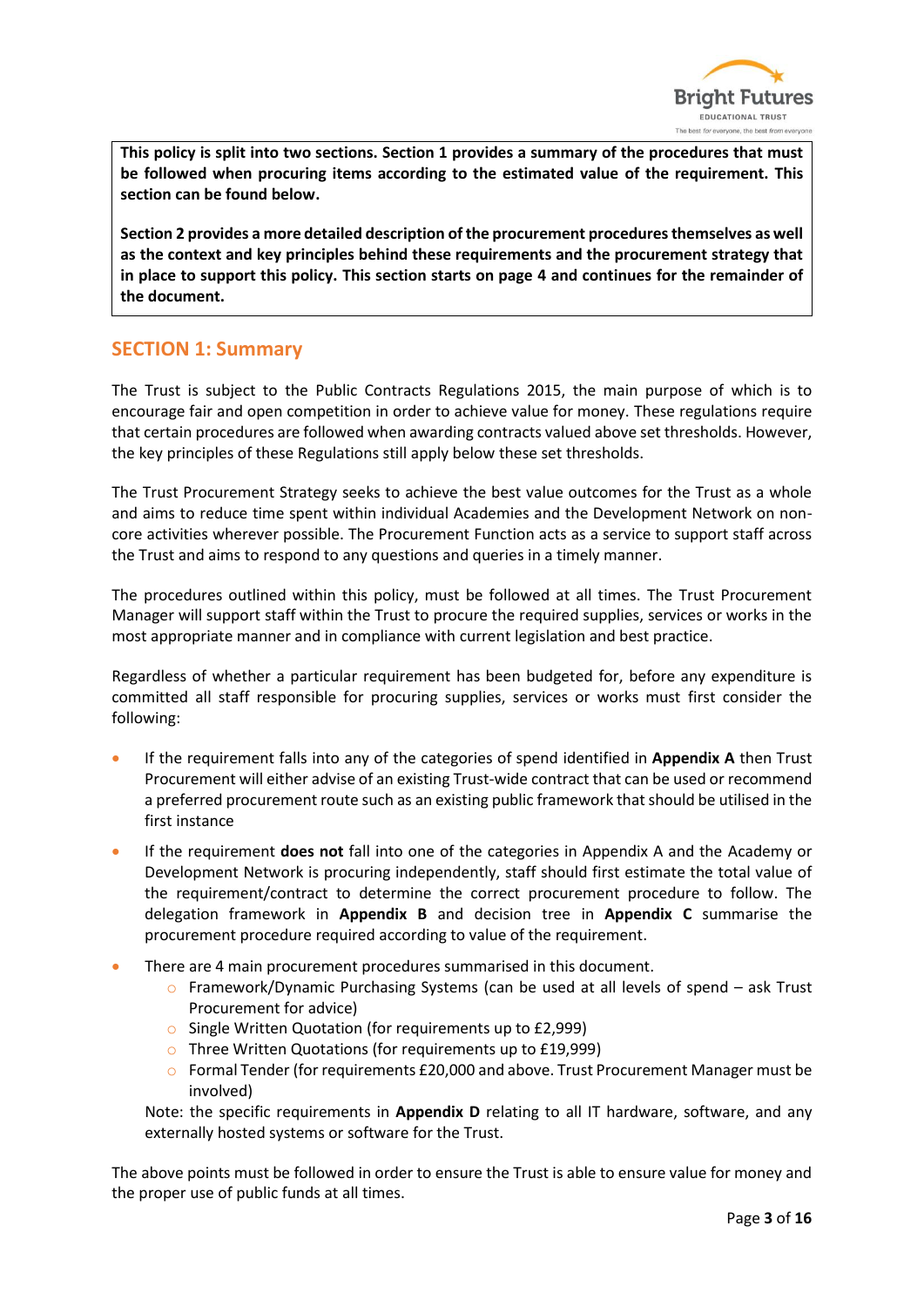

# **SECTION 2: Full Policy**

#### **Context & Key Principles**

The Trust is a publicly funded organisation which, in line with government guidance, is required to demonstrate high standards of **probity** in the management of public money. As such, the Trust must ensure the key requirements of **regularity, propriety and value for money** are met for all public expenditure.

#### **The Trust is the sole legal entity which can enter into contracts for itself and its Academies. The Academies themselves are not separate legal entities and as such, any contracts awarded by the Academies are binding on the Trust.**

The Trust is subject to a legal framework which is aligned with both internationally and nationally agreed obligations and regulations for public procurement. These obligations and regulations are enshrined in UK law as the Public Contracts Regulations 2015 (PCR 2015 or the Regulations). All UK public sector buyers, seeking to acquire supplies, services or works **irrespective of the source of funding** must comply with the PCR 2015.

In accordance with the Regulations the Trust is known as a Contracting Authority.

To ensure the proper and effective use of public funds at all times when procuring supplies, services or works, the Trust and its Academies must demonstrate compliance with procurement legislation and the following key principles which underpin the Regulations:

- Equal Treatment
- Non-Discrimination
- Transparency
- **Proportionality**

The main purpose of the Regulations is to encourage fair and open competition in order to achieve value for money. They set out the requirements and procedures which need to be followed when advertising, tendering, and awarding contracts when their value exceeds set thresholds<sup>1</sup>.

The Regulations set out how and when multiple orders and contract values for the same type of supplies or services should be added together for the purposes of deciding the most appropriate procurement process to be followed. This is known as aggregation and, as a single legal entity comprised of multiple Academies with similar requirements, the Trust must be mindful of the rules around aggregation to avoid the risk of non-compliance.

The key principles still apply below the thresholds set by the Regulations meaning that procurement procedures should not be undertaken in a manner which artificially narrows competition, or one which favours or disadvantages any particular contractor, supplier or service provider. Competition promotes efficiency and effectiveness in expenditure. Awarding contracts on the basis of value for money following competition contributes to the competitiveness of supplies.

<sup>1</sup> The current thresholds that apply to the PCR 2015 from  $1<sup>st</sup>$  January 2022 are: Supplies and Services Contracts £177,897 (net of VAT) Works contracts E4,447,447 (net of VAT)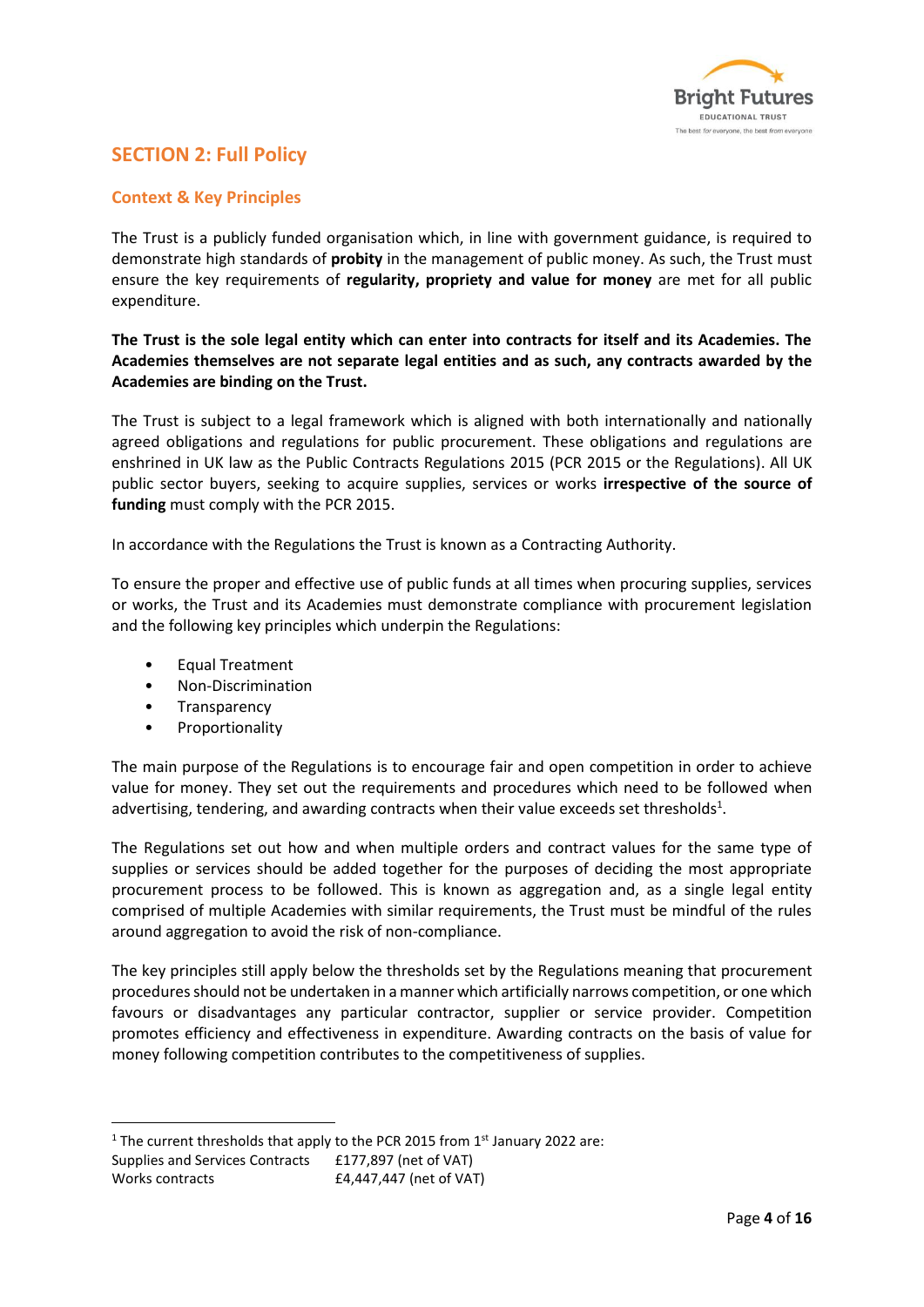

Value for money is the optimum combination of whole-life cost and quality (or fitness for purpose) to meet the user's requirement. This is rarely possible with the lowest price alone. The achievement of value for money underpins the appropriate use of all public funds therefore, as well as striving to achieve the best price possible for all purchases, consideration should also be given to other factors such as quality, suitability, availability, reliability of the supplier etc.

There is clear emphasis in the Trust's vision and values upon both ethics and sustainability. These are also key areas of importance throughout the procurement process and are key factors in demonstrating value for money. Responsible procurement is concerned with "The Triple Bottom Line": people, planet and profit. In other words, focusing not just on economic performance when meeting the Trust's needs for goods and services but supporting, generating benefits for and having a positive impact on the wider society and the environment.

The Trust Procurement Manager is a member of the Chartered Institute of Procurement and Supply (CIPS) and is required to uphold th[e CIPS Code of Conduct](https://www.cips.org/who-we-are/governance/cips-code-of-conduct/) and seek commitment to it by all the parties they engage with in the course of their role.

Of particular focus and relevance is fostering awareness of modern slavery, human rights, fraud and corruption issues throughout the supply chain. Additional templates and guidance documentation will be made available to outline the Trust's approach to ensuring suppliers, contractors or service providers accept their moral, ethical and legal duties in these areas. This will involve including appropriate questions around equality, diversity and modern slavery in selection and award criteria to be completed by tenderers, as well as including relevant terms and conditions in contracts to ensure that suppliers also uphold similar values and approaches to procurement in their own supply chains.

Unless below the Trust's threshold for obtaining multiple quotations or tenders, all supplies, services or works need to be procured using a procedure which allows effective competition and includes adequate advertisement of the contract opportunity, unless there are convincing and justifiable reasons to the contrary.

Anyone involved in any stage of a procurement process has the duty to apply the key principles of procurement and to ensure any supplies, services or works they may procure on behalf of the Trust, meet the requirements for value for money.

Subject to the thresholds outlined in this Policy, competition should be proportionate to the level of expenditure, complexity and risk. To minimise procurement costs for the Trust and suppliers, for the avoidance of doubt and to ensure compliance with legislation, the procedures outlined within this policy and any associated documentation referenced within, must be followed at all times.

#### **Trust Procurement Strategy**

As the Trust grows, expenditure and exposure to risk also increase. In anticipation of this, in early 2021 the Trust made provision to formally establish a Procurement Function within the Trust Central Team.

The remit of the Procurement Function is to develop and deliver a strategic procurement plan across the Trust to realise efficiencies, achieve value for money and ensure compliance with both legislation and the Trust's values.

As a newly created function, it will take time to embed to the processes and procedures that will underpin the delivery of the Procurement Strategy. This can be seen as a journey towards a more strategic approach to ensuring the achievement of value for money across the Trust. Ultimately, this will allow us to ensure we meet the needs of our young people in the best way possible.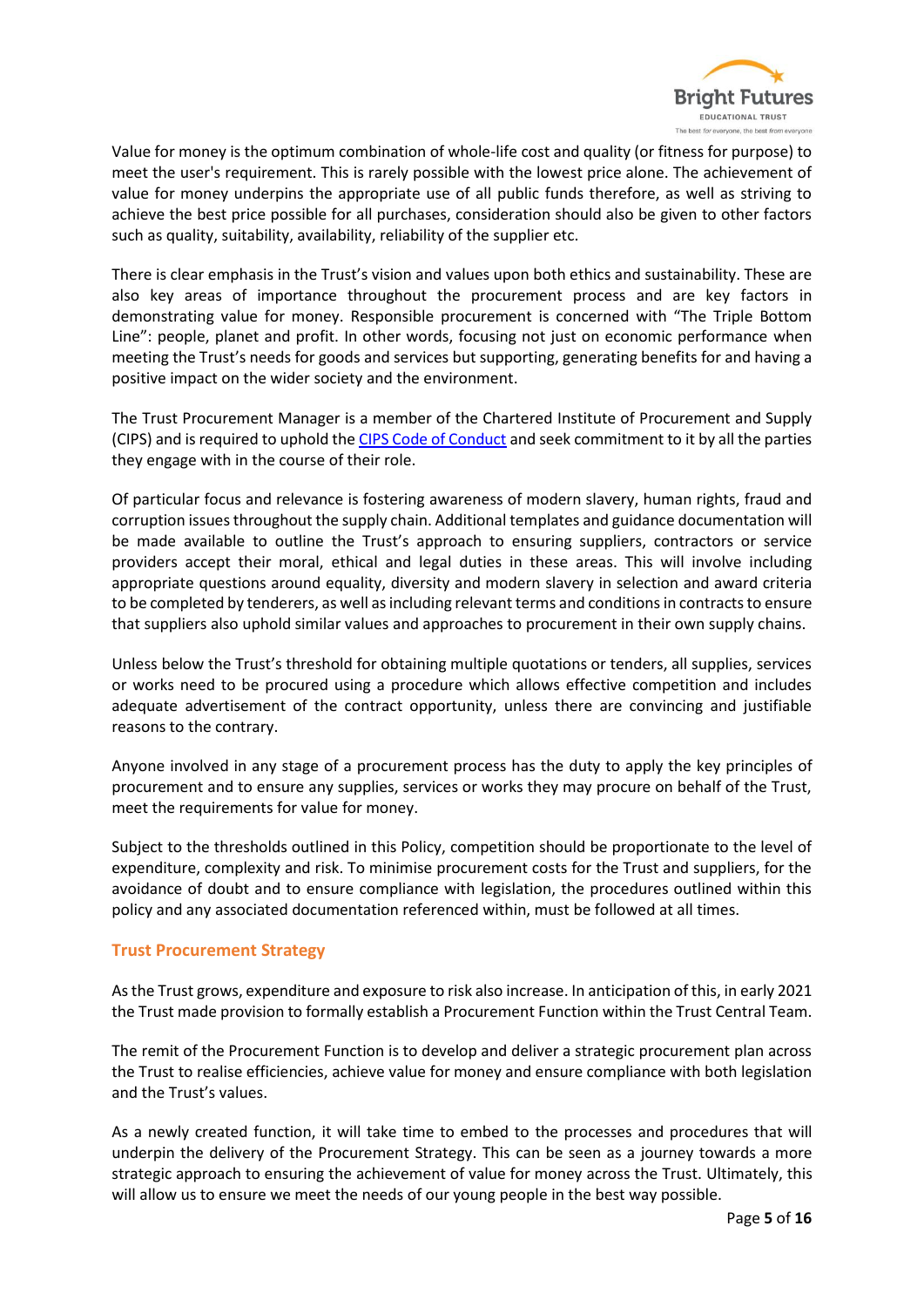

It is important to note that value for money is not about the lowest purchase price, instead it considers the whole-life cost; paying more for higher quality may be justified if the whole life cost is better. Similarly, Trust procurement strategy seeks to achieve the best value outcomes for the Trust as a whole and therefore it aims to reduce time spent within individual Academies and the Development Network on non-core activities wherever possible.

The Procurement Function acts as a service to support staff across the Trust and aims to respond to any questions and queries in a timely manner.

Analysis of non-pay expenditure across the Trust has identified a number of categories that:

- exceed or are close to exceeding PCR 2015 threshold and/or
- are common to more than 50% of academies in the trust

These categories of spend are identified in **Appendix A**.

In order to minimise duplication of effort and maximise value and efficiencies across the Trust, all planned/anticipated expenditure that falls within these categories should be referred to the Trust Procurement Manager in the first instance.

This list will be subject to regular review and, as the Procurement Function develops, more guidance on the recommended procurement route for each category will be documented and circulated.

#### **Central Contracts Register & Repository**

The Trust Procurement Manager will maintain a contract register and repository detailing all contracts with a value over £20,000, which records all related documentation, details of the winning bidder, price, duration of contract and the procurement process followed.

#### **Academy Procurement Plans & Contract Register**

In conjunction with each Academy's annual development plan and the overall budget setting process, Central Finance and Procurement will support each Academy and the Development Network to produce a procurement plan outlining all planned procurement activities for the upcoming academic year.

Central Finance and Procurement will also support each academy and the Development Network to maintain, in an agreed format, their own contract register and repository, detailing all contracts with a value below £20,000 or that are specific to that Academy alone.

The Trust Procurement Manager will prepare and keep updated a Trust-level rolling 3–5-year procurement plan setting out key tender activity and milestones. The plan will include the use of the contracts register and the individual Academy procurement plans in order to:

- plan the requirement for future tenders
- schedule reviews of current contracts
- identify strategic areas of development
- identify any policy and procedural developments that are required.

The Trust Procurement Manager will continually review the procurement requirements of the Trust and its Academies to ensure compliance with all relevant legislation.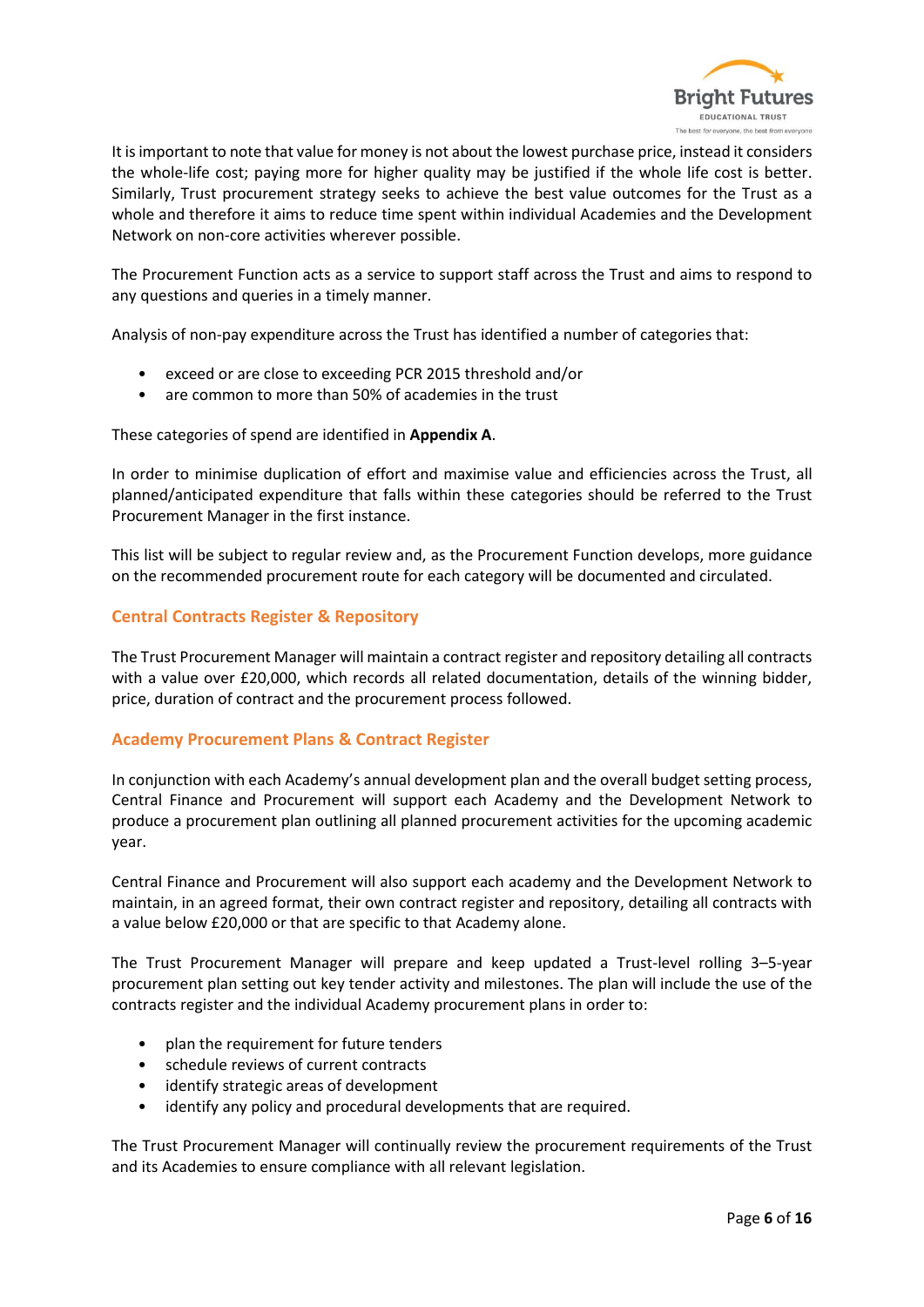

**To avoid the inefficiencies of re-procuring services annually, the Director of Business & Commercial will work with Academies to review procurement plans and develop multi-year contracts on a regional or Trust-wide basis wherever appropriate.** 

#### **Procurement Procedures**

**Anyone procuring on behalf of an Academy or the Trust, is acting as an agent of the Trust in creating binding terms and conditions on the Trust.** When a purchase order is accepted by a supplier this becomes a legally binding contract.

The Trust Procurement Manager will provide support to individual Academies and Central Services in procuring the required supplies, services or works in the most appropriate manner and in compliance with current legislation and best practice.

Alternatively, where an Academy or the Development Network is procuring independently, the staff should follow the guidance within this policy and any associated documents which are referenced within.

Value for money must be demonstrated **before expenditure is committed.** Therefore, the person with the delegated authority to commit expenditure is also required to check and confirm that the appropriate procurement procedure has been followed. A summary of the delegation framework relating to procurement is included in **Appendix B.**

A decision tree is included in **Appendix C** which summarises the procurement procedures required according to the category and value of the requirement.

Once a requirement has been identified the procurer should first check if it falls into any of the categories of spend identified in **Appendix A**:

- **If it does** there is likely to be either an existing Trust-wide contract or a Trust recommended procurement route such as an existing public sector framework that should be utilised in the first instance. Note: the specific requirements in **Appendix D** relating to all IT hardware, software, and any externally hosted systems or software for the Trust.
- **If it does not, or the Trust contract/preferred procurement route is not suitable** the total value of the contract must first be estimated in order to determine the correct procurement procedure. This estimate should include the cost of the goods or services, delivery, installation, service/maintenance, disposal and any options to renew or extend the contract.

There are 4 main procurement procedures:

- 1. Framework/Dynamic Purchasing Systems.
- 2. Single Written Quotation
- 3. Three Written Quotations
- 4. Formal Tender

**Note:** award of a contract via call off from a suitable framework/DPS supersedes the requirement to follow one of the other procurement procedures.

The four procedures are summarised below. For each of the procedures, guidance and template documentation will be created and circulated outlining the roles and responsibilities of the staff undertaking the procurement and detailing the information to be documented and retained for each of the procedures. Support and guidance will also be available from the Trust Procurement Manager.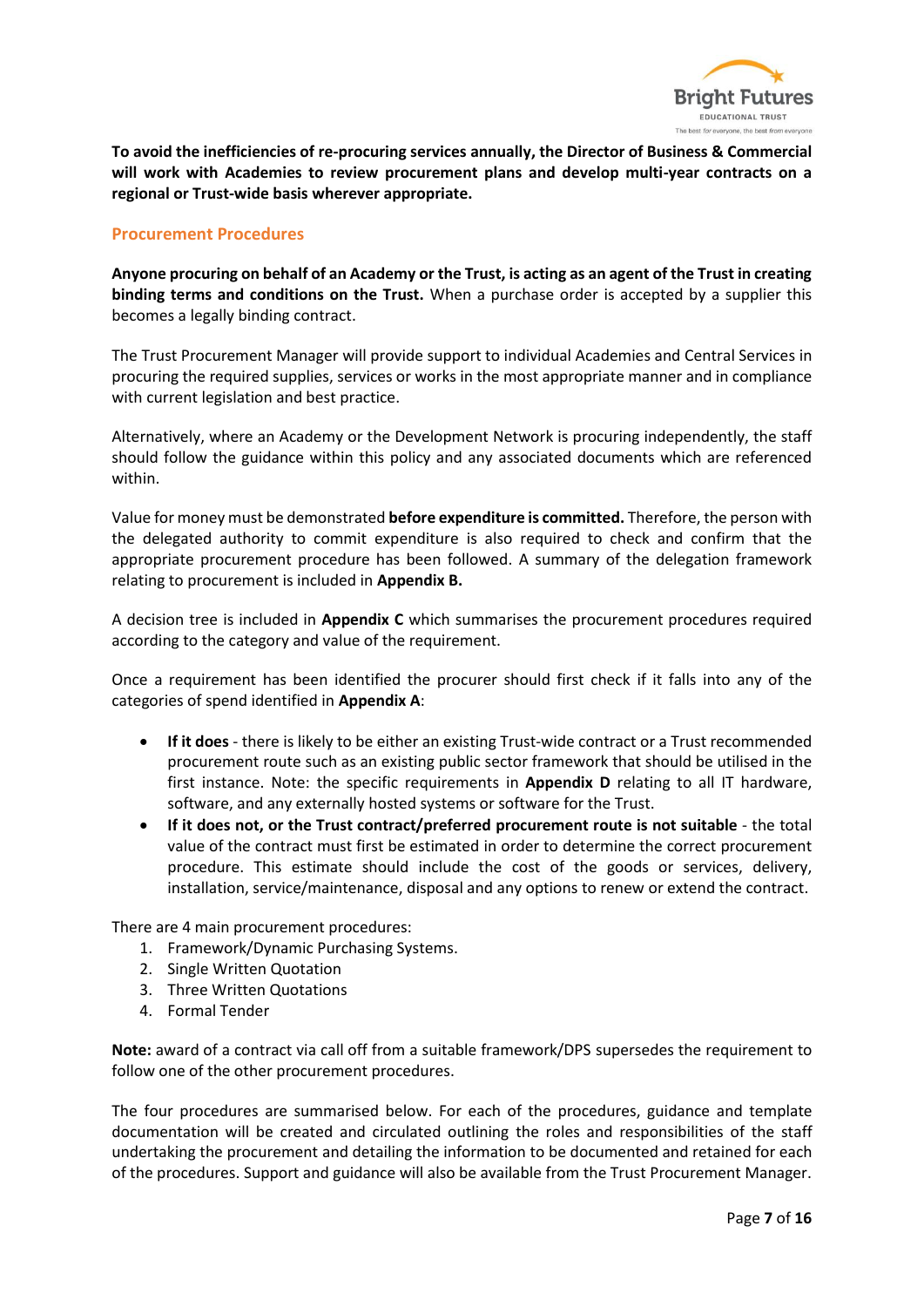

#### **1. Frameworks & Dynamic Purchasing Systems (can be used at all levels of spend)**

In order to save time and unnecessary expense the Trust should avoid running its own procurement processes, and instead use an existing framework agreement or dynamic purchasing system (DPS) wherever possible. The Trust Procurement Manager can advise on the availability and suitability of frameworks/DPSs for any given requirement.

In many cases it can be better value to procure via a framework or DPS as the suppliers have already been vetted and the terms and conditions are likely to be favourable to the Trust. In some cases the pricing is also available upfront.

Examples include those set up by Crown Commercial Service (CCS) or Public Sector Buying Organisations (PSBOs) e.g. Yorkshire Purchasing Organisation, Crescent Purchasing Consortium etc.

Where appropriate the Trust may procure their requirements from a suitable pre-existing framework agreement or DPS which has been let by another public sector contracting authority providing:

- the call-off/further competition will be made based on value for money criteria;
- the Trust is entitled to call off from the arrangement before calling off from any framework, it should be confirmed that it is permissible for the Trust/Academy to use the framework and where required an appropriate access agreement should be approved by the Director of Business & Commercial;
- the specification and the contract terms are suitable to the Trust/Academy(s) needs. The terms and conditions from frameworks are set in advance and cannot be changed beyond the mechanism set out in the framework;
- the Trust/Academy follows the framework's guidance, particularly about how call-offs/orders should be placed;
- the Trust ensures that the framework or DPS is compliant with PCR 2015 (if the value of the call-off is above the PCR 2015 threshold).

#### **2. Single Written Quotation (up to £2999)**

A minimum of 1 written/online quotation must be obtained and approved before a purchase order can be issued.

Competitive quotes are not required – however it is important to note that orders must not be deliberately divided into smaller purchases/contracts to avoid/circumvent the requirement to follow one of the other procurement procedures.

#### **3. Three Written Quotations (£3000 - £19,999)**

A minimum of 3 written quotations must be obtained and the best value quotation put forward for approval before a purchase order can be issued.

Suppliers should all be provided with the same information and a reasonable amount of time to prepare their quotations.

A summary of the quotes received should be provided to the authoriser along with a clear justification as to why the recommended supplier represents the best value.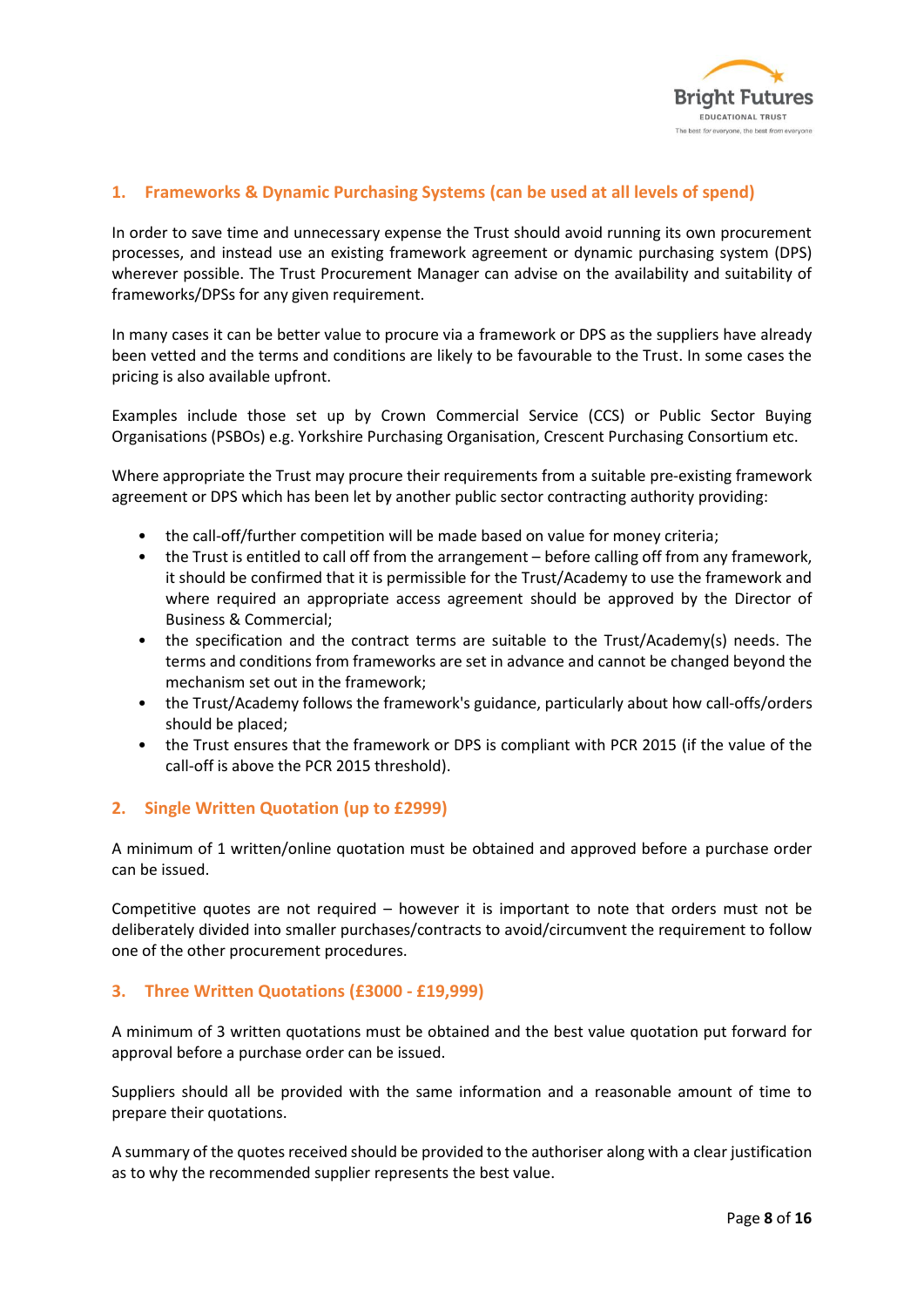

Note that the level of detail provided in the recommendation should be proportional to the value of the purchase with higher value purchases requiring more detailed justification.

### **4. Formal Tender (£20,000 +)**

Tender documentation for all procurements over £20,000 must be reviewed prior to issue by the Trust Procurement Manager and early involvement is recommended to ensure expectations are clear and timelines are achievable.

Preparation of a full Invitation to Tender pack to be openly advertised/issued to a minimum of 5 suppliers if possible. The Invitation to Tender pack should contain as a minimum:

- Instructions to Tenderers
- Specification
- Tender Evaluation Plan
- Tender Reply Forms
- Terms and Conditions of Contract

Suppliers must be given a minimum of two weeks to submit their tender returns (dependent on the complexity of the requirement)

Submissions must only be opened at the agreed time and be evaluated by a minimum of two people in line with the criteria stated in the Invitation to Tender pack.

The scoring of all submissions and the award recommendation must be recorded in writing and presented to the authoriser in writing for approval before a purchase order can be issued/contract can be signed.

Any procurements with a whole life value of within 10% of the current PCR 2015 threshold must be run by the Trust Procurement Manager. The procedure is as per the above with the additional requirement that the tender is subject to all relevant legislative requirements in line with the Public Contract Regulations 2015.

Currently this includes:

- Advertisement in Find a Tender (FTS) by way of a formal Contract Notice
- Adherence to the prescribed tender timelines
- Mandatory use of a suitable e-tendering platform
- Standstill Period
- Provision of a full debrief to all bidders
- Issue of a formal Contract Award Notice to FTS

#### **Procurement Procedure Waiver**

In limited circumstances an exemption (Waiver) may be granted where there is an exceptional reason not to follow the procurement procedures laid out in this policy.

A Waiver may include authority being granted to award a contract or place an order without having obtained the requisite number of tenders or quotations or to directly award a contract.

All Waivers must be compliant with procurement legislation and therefore under no circumstances can a Waiver be used where the value of the procurement is above the PCR 2015 threshold.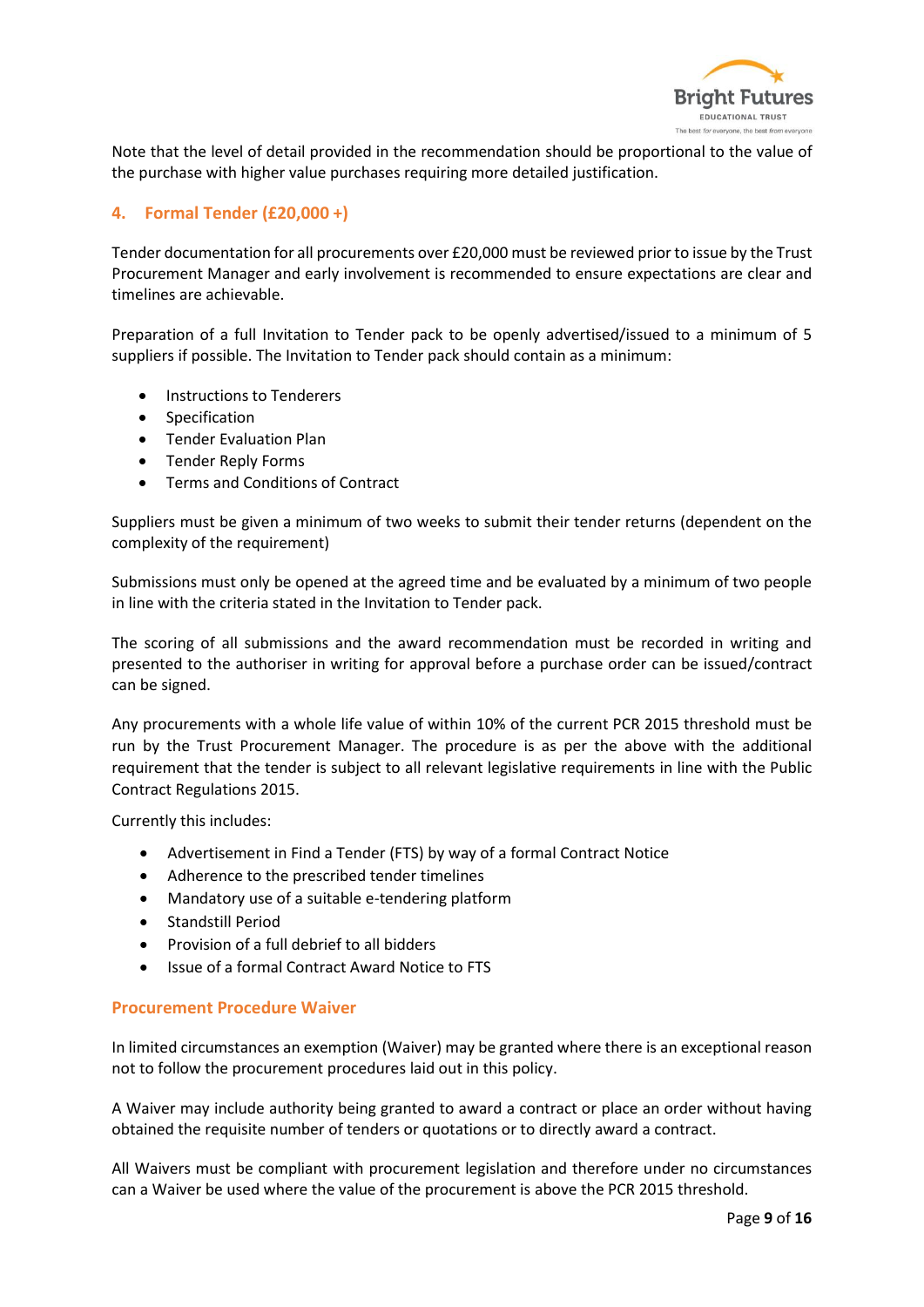

Waivers must not be used simply to avoid competition or for administrative convenience

The Trust **Waiver of Standing Orders and Standing Financial Instructions** policy and form must be used for all Waiver requests. These will be subject to approval as outlined in the Trust Delegation Framework.

#### **Contract Management**

The procurement process should consider and document how the resulting contract will be managed to ensure it delivers the value intended, not just immediately following contract award, but for the full duration of the contract.

All contracts must identify a contract owner and manager and specify the roles and responsibilities that will be held by both the Trust and the Contractor along with a set of clear performance measures which will be monitored by both parties throughout the contract. Further guidance will be made available with regard to contract management.

#### **Signing of Contracts**

A signature on an agreement or contract, or even an email response indicates acceptance of the Terms and Conditions referenced. If these are not the Trust's own standard Terms, or Terms which have been pre-agreed as part of a tender process, it is likely that these will not be favourable to the Trust and could place the Trust at significant risk.

Following the award of a contract for the Trust, or an individual Academy, under any procurement procedure consistent with the thresholds identified within this Policy, the Terms and Conditions of Contract may only be signed by those officers to whom the Trust Board has delegated such authority within the approved Delegation Framework.

Any agreement, contract or lease with a supplier which requires a signature by a member of Trust or Academy staff should be forwarded for review prior to signature to the Trust Procurement Manager who will arrange signature in line with the Delegation Framework.

In the event that the Terms of any purchase order or contract have to be amended, an official variation order must be approved and issued by the Chief Operating Officer/Audit Committee/Trust Board as appropriate.

#### **Risk of Challenge/Non-Compliance**

Any changes made during a tender process without communicating them to tenderers and allowing for additional tender submission time will result in non-compliance and the possibility of a formal challenge.

Changes made following submission of tenders/quotations, particularly for those exceeding PCR 2015 thresholds, are classed as a breach of legislation and will result in successful challenge. It is therefore crucial that all risks are considered and addressed in the published evaluation criteria so that the Trust can be satisfied as to the basis on which to assess a successful tender.

Failure to comply with this Policy, all associated documentation referenced within and relevant procurement legislation, could result in a breach of legislation, fines and litigation, claims for damages and loss of reputation.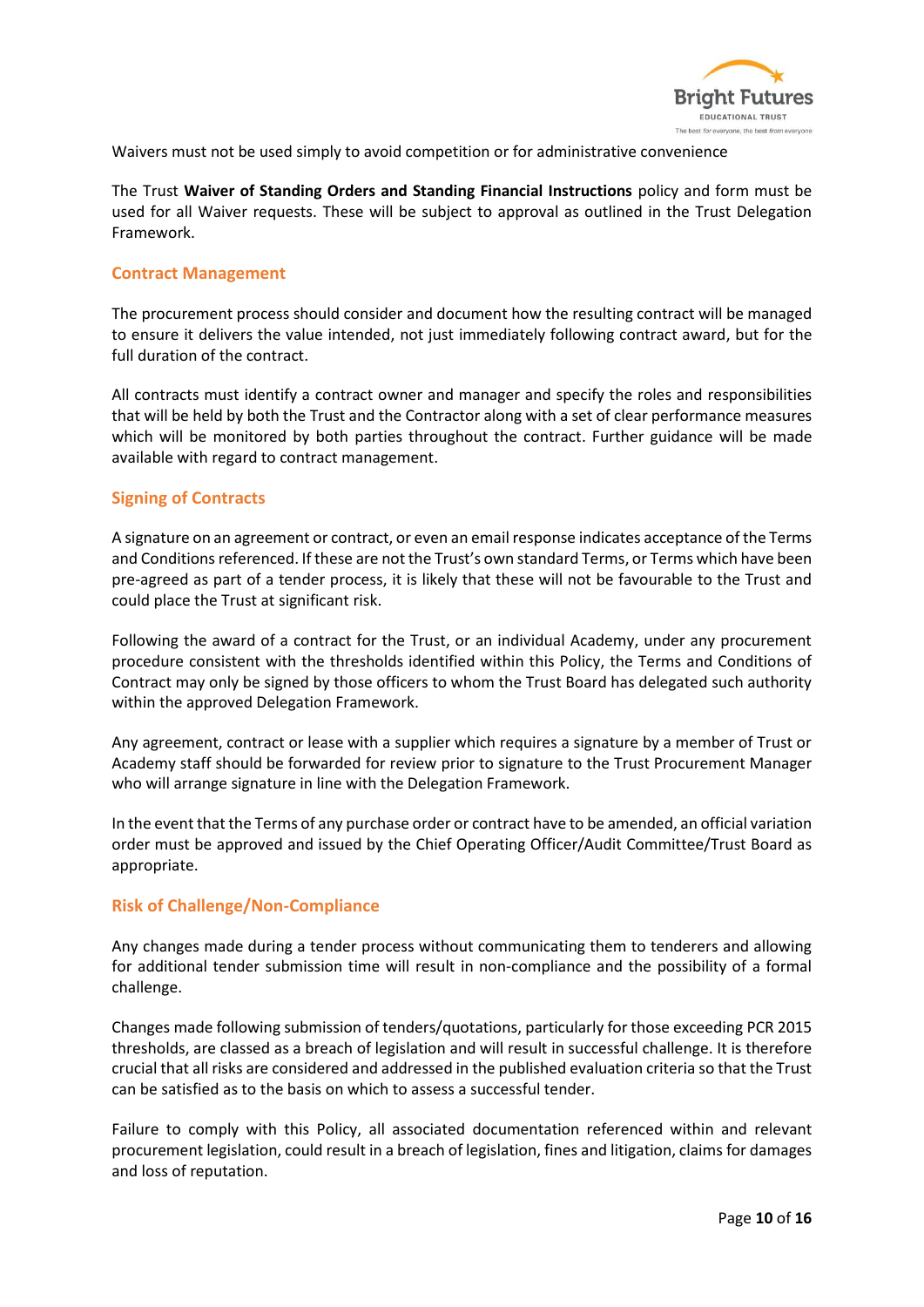

#### **Audit & Retention of Documents**

The Trust, Development Network and all Academies are subject to scrutiny by internal and external auditors as well as the EFSA and other government departments/organisations. It is the responsibility of everyone involved in the procurement process to ensure that they are compliant with all current legislation, policies and procedures.

All documentation and communication (including emails) relating to purchases, quotations and tenders must be retained for audit purposes for a minimum of seven (7) years from the end date of the contract.

Documentation may be retained electronically rather than in hard copy, however it must be readily accessible for audit or other purposes if required.

Where procurement is undertaken on behalf of an Academy by a member of the Central Trust Team, all documentation in relation to the procurement process will be retained centrally. Academies need not hold local copies and can rely on notification from the Trust Procurement Manager that the regulations within the Trust Financial Handbook and relevant procurement legislation has been complied with.

#### **Bribery, Fraud & Corruption**

Procurement is a high-risk area for potential bribery, fraud and corruption.

All employees should be aware of The Bribery Act 2010, which came into force in April 2011. The Trust, its employees, suppliers and tenderers are all covered by this Act. To meet our obligations under the Act, the Trust has a **Bribery and Fraud Prevention policy within the Finance Handbook**. All employees should be familiar with the policy and must remain compliant with it at all times

It is Trust policy is not to accept any form of gift or hospitality from suppliers.

The Trust also has a **Conflicts of Interest and Related Party Transactions Policy**.

#### **Confidentiality & Freedom of Information (FOI)**

The Freedom of Information Act 2000 gives the public and potential suppliers the right to request certain information regarding Academy and Trust purchases and procurement. All such requests should be handled in accordance with the Trust **Freedom of Information Policy and Publication Scheme**.

As part of the process for providing quotations and tenders the Trust requires all bidders to identify confidential information which they would not want the Trust to disclose in response to a freedom of information request.

#### **Segregation of Duties**

There are a number of processes in procurement. There must be adequate segregation of duties to ensure that the processes of: tendering; evaluating/awarding contracts; raising orders; checking receipt/completion of orders and; authorising payment, are not the responsibility of one person.

In order to minimise the risk of errors and perceived or actual fraud, full segregation of duties should be in place in line with the guidance within the Trust Financial Handbook.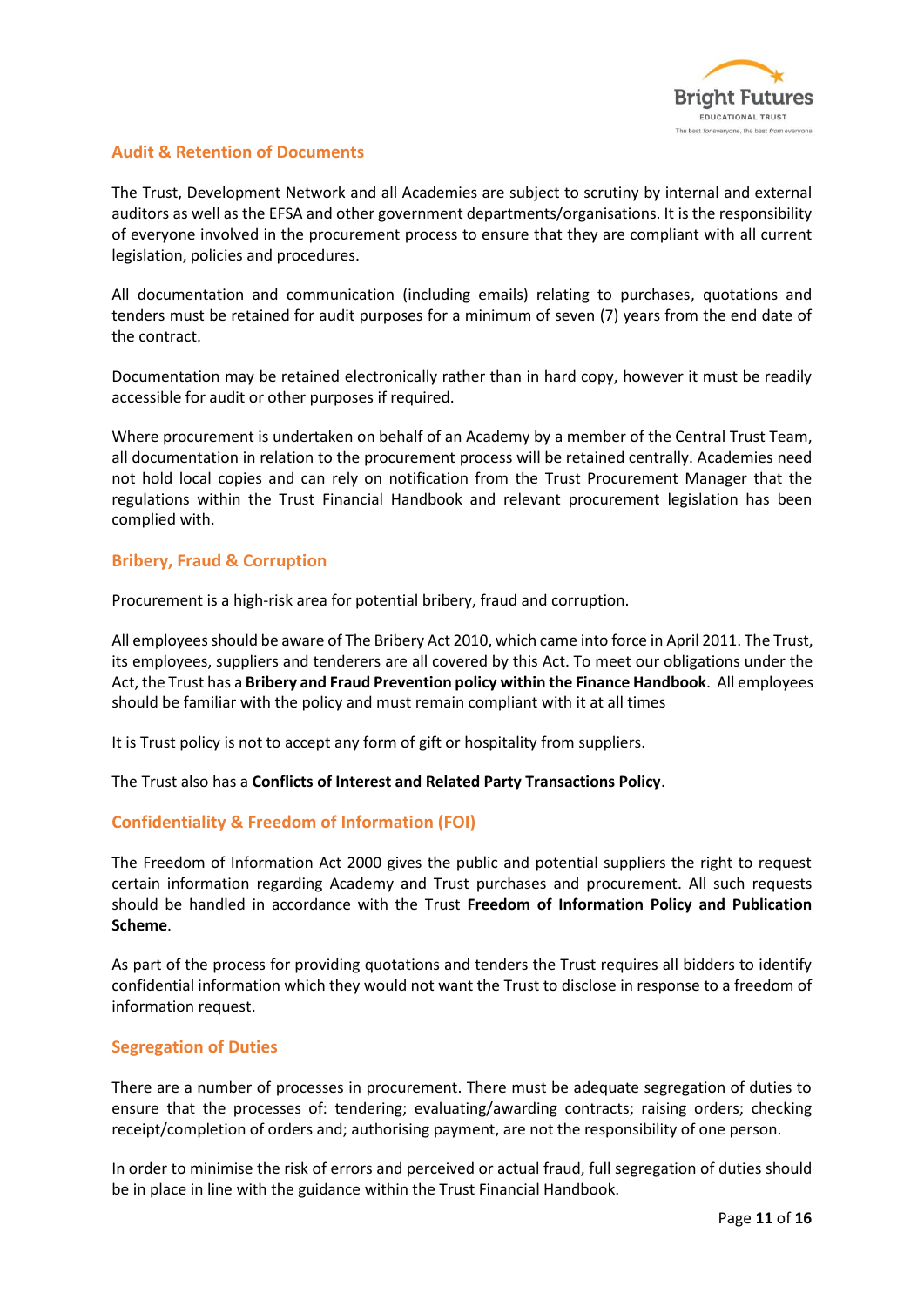

# **APPENDIX A**

# **Proposed Categories for Central Trust Procurement & Management**

| <b>Category</b>                                   | <b>Current Position</b>                     | <b>Future Proposed Position</b> | <b>Timeline</b>                      |  |  |
|---------------------------------------------------|---------------------------------------------|---------------------------------|--------------------------------------|--|--|
| <b>Premises Costs 700000</b>                      |                                             |                                 |                                      |  |  |
| <b>Cleaning</b>                                   | Mixture                                     | Trust Managed Contract(s)       | Within 12 months                     |  |  |
| <b>Grounds Maintenance</b>                        | Mixture                                     | Trust Managed Contract(s)       | Within 12 months                     |  |  |
| <b>Waste/Recycling</b>                            | Mixture                                     | Trust Managed Contract(s)       | Within 12 months                     |  |  |
| <b>MFDs/Photocopiers</b>                          | Mixture                                     | Trust Managed Contract(s)       | Within 12 months                     |  |  |
| <b>Utilities (Gas, Electricity,</b>               |                                             |                                 |                                      |  |  |
| <b>Water &amp; Sewerage)</b>                      | <b>Trust Managed Contract(s)</b>            |                                 |                                      |  |  |
| <b>Building/Capital Works</b>                     |                                             |                                 |                                      |  |  |
| <b>SCA funded</b>                                 | Trust Managed Contract(s)                   |                                 |                                      |  |  |
| <b>Planned Preventative</b>                       |                                             |                                 |                                      |  |  |
| Maintenance (PPM) (Needs                          | Mixture                                     | Trust Managed Contract(s)       | Within 24 months                     |  |  |
| further definition)                               |                                             |                                 |                                      |  |  |
|                                                   | <b>Supplies &amp; Services Costs 800000</b> |                                 |                                      |  |  |
| <b>Catering</b>                                   | Mixture                                     | Trust Managed Contract(s)       | Within 12 months                     |  |  |
|                                                   |                                             | Trust Managed Contract(s)       |                                      |  |  |
| <b>Supply Cover (bought in)</b>                   | Academy                                     | / Preferred Supplier            | Within 12 months                     |  |  |
|                                                   |                                             | List/Framework                  |                                      |  |  |
| <b>Payroll</b>                                    | <b>Trust Managed Contract(s)</b>            |                                 |                                      |  |  |
| <b>Governor Clerking</b>                          | <b>Trust Managed Contract(s)</b>            |                                 |                                      |  |  |
| <b>Insurance (including staff</b>                 | Mixture                                     | Trust Managed Contract(s)       | Within 12 months                     |  |  |
| absence insurance                                 |                                             |                                 |                                      |  |  |
| <b>Marketing &amp; PR</b>                         | Trust Managed Contract(s)                   |                                 |                                      |  |  |
| <b>Audit</b>                                      | <b>Trust Managed Contract(s)</b>            |                                 |                                      |  |  |
| <b>Legal</b>                                      | <b>Trust Managed Contract(s)</b>            |                                 |                                      |  |  |
| Tech Costs 820000                                 |                                             |                                 |                                      |  |  |
| <b>SIMS</b>                                       | Mixture                                     | Aligned contracts               | Within 12 months<br>Within 12 months |  |  |
| <b>SIMS Support</b>                               | Mixture<br>Mixture                          | Aligned contracts               | Long Term?                           |  |  |
| <b>ICT Support</b><br><b>ICT Hardware</b>         |                                             |                                 | Within 24 months                     |  |  |
|                                                   | Mixture                                     |                                 |                                      |  |  |
| <b>ICT Software (not</b><br>educational software) | Mixture                                     | Refer to Trust IT               | Within 24 months                     |  |  |
| <b>ICT Licences (not</b>                          |                                             | Procurement Policy -            |                                      |  |  |
| educational/curriculum                            | Mixture                                     | <b>Appendix D</b>               | Within 24 months                     |  |  |
| specific)                                         |                                             |                                 |                                      |  |  |
| <b>ICT Consumables</b>                            | Mixture                                     |                                 | Within 24 months                     |  |  |
| <b>Administration 835000</b>                      |                                             |                                 |                                      |  |  |
|                                                   |                                             |                                 | <b>Trust Managed</b>                 |  |  |
| <b>Mobile Phones</b>                              | <b>Trust Managed Contract(s)</b>            |                                 | Contract(s)                          |  |  |
|                                                   |                                             |                                 | <b>Trust Managed</b>                 |  |  |
| <b>Telephones (Landline)</b><br>Mixture           |                                             | Trust Managed Contract(s)       | Contract(s)/ Within<br>12 months     |  |  |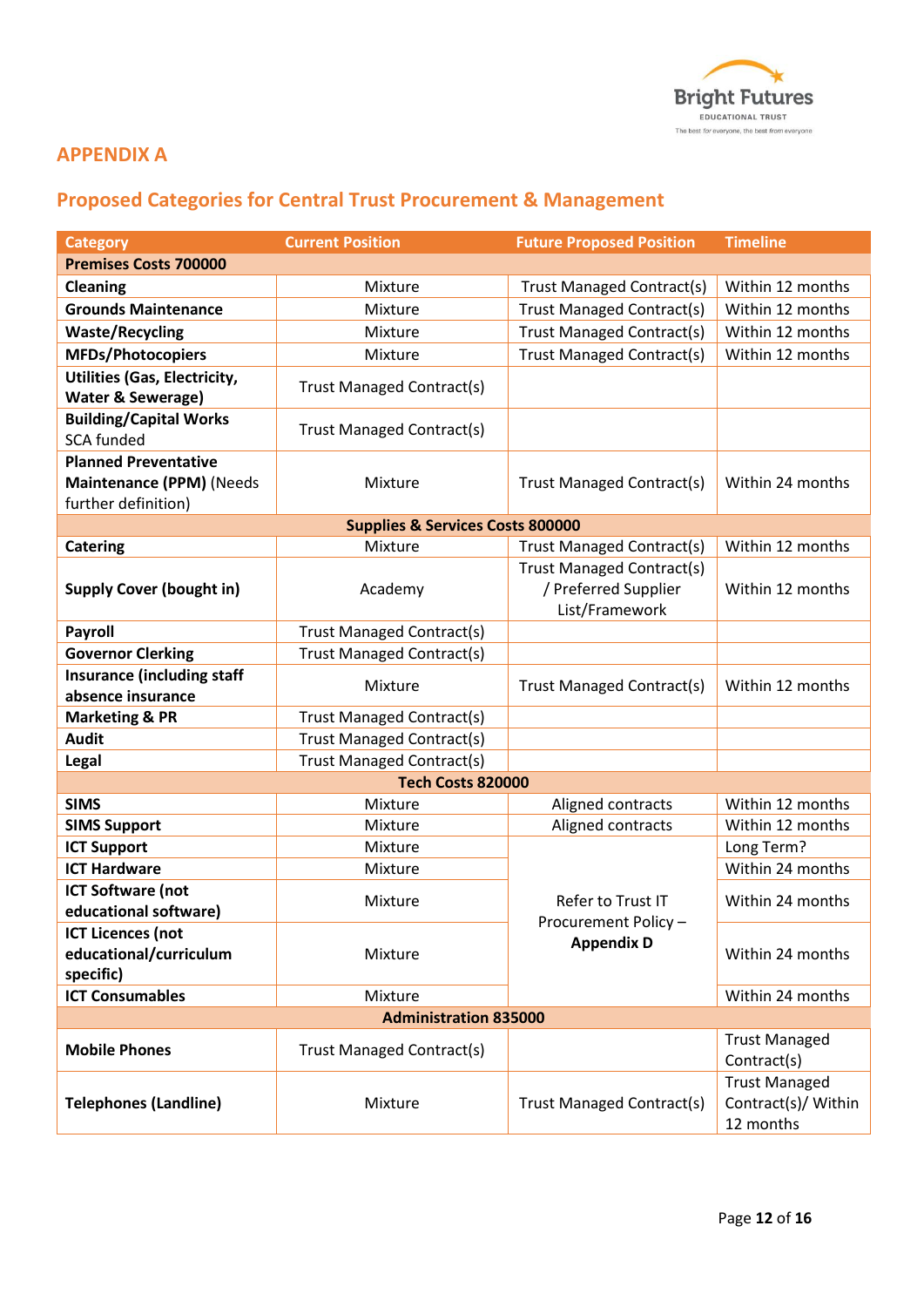

# **APPENDIX B**

# **Summary of Delegation Framework / Procurement Thresholds**

This refers to procuring for goods and services, entering contracts, authorising requisitions for budget holders and the authorisation of purchase orders.

| <b>Estimated Value of</b><br>Procurement <sup>2</sup> | Procurement<br>Procedure <sup>3</sup>                  | <b>Delegated Authority</b> <sup>4</sup> – to commit expenditure                                                                                                                                 |
|-------------------------------------------------------|--------------------------------------------------------|-------------------------------------------------------------------------------------------------------------------------------------------------------------------------------------------------|
| up to £2999                                           | Single Written<br>Quotation                            | <b>Academy Specific Contract:</b><br>Principal (if budgeted for)                                                                                                                                |
| £3,000 to £19,999                                     | Three Written<br>quotations                            | Development Network Contracts up to £5,000:<br>Development network budget holders (if budgeted for)<br><b>Trust-Wide Contract:</b><br>Financial Controller or Director of Business & Commercial |
| £20,000 <sup>5</sup> to £160,000 <sup>*</sup>         | <b>Formal Tender</b>                                   | £20,000 to £39,999 – Director of Business & Commercial or COO                                                                                                                                   |
|                                                       |                                                        | £40,000 to £159,999 – COO with CEO approval                                                                                                                                                     |
| Above £160,000*                                       | <b>Formal Tender</b><br>(following PCR)<br>2015 rules) | £160,000 - £999,999 - Audit & Risk Committee                                                                                                                                                    |
|                                                       |                                                        | Over £1,000,000 - Board of Trustees                                                                                                                                                             |

**\****within 10% of the current PCR Threshold (thresholds are usually updated bi-annually)* 

#### **Contract Period Authorisation Limits**

Any contracts which commit the Trust to expenditure for a period of time exceeding:

- 12 months must be referred to the Trust Procurement Manager who will arrange review/approval from an appropriate authority based on the combination of contract value and contract term. This will either be Financial Controller/Director of Business & Commercial or COO/CEO
- 36 months must be referred to the Audit & Risk Committee

- <sup>3</sup> Procuring via an approved Framework/DPS supersedes the requirement to follow the procurement procedure specified in the above table (Trust Procurement Manager to advise/direct)
- <sup>4</sup> Persons with Delegated Authority to commit expenditure are required to check and confirm the appropriate procurement procedure has been followed before approving a purchase order requisition, invoice or signing a contract
- <sup>5</sup> Trust Procurement Manager must be consulted/involved in any procurement with a value of £20,000 and above

 $2$  This estimate should include the cost of the goods or services, delivery, installation, service/maintenance, disposal and any options to renew or extend the contract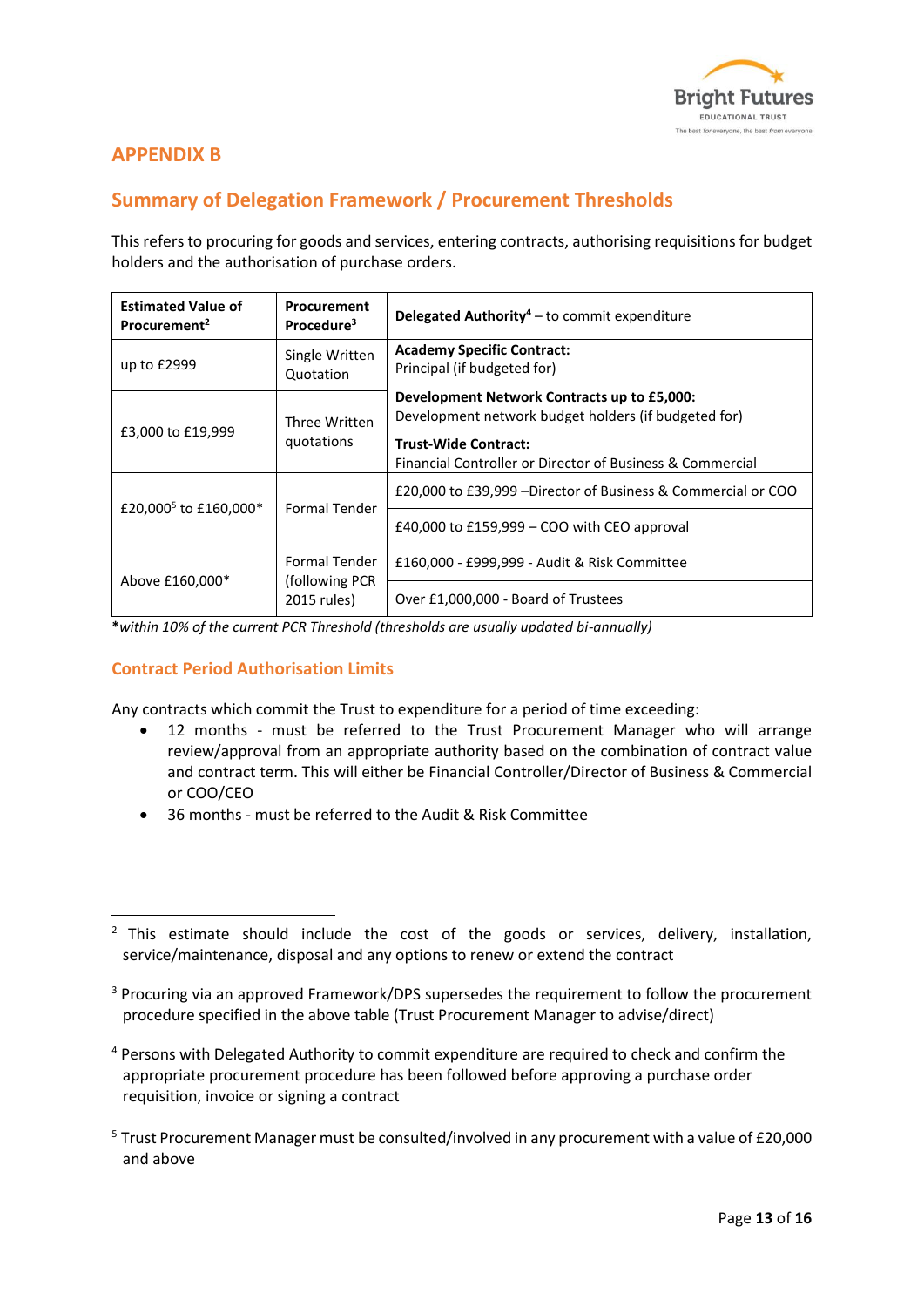

#### **APPENDIX C**



#### Notes:

\*1 estimated cost of the goods or services including delivery, service/maintenance, disposal and any options to renew or extend the contract

\*2 within 10% of current Public Contracts Regulations 2015 threshold for supplies (goods) & services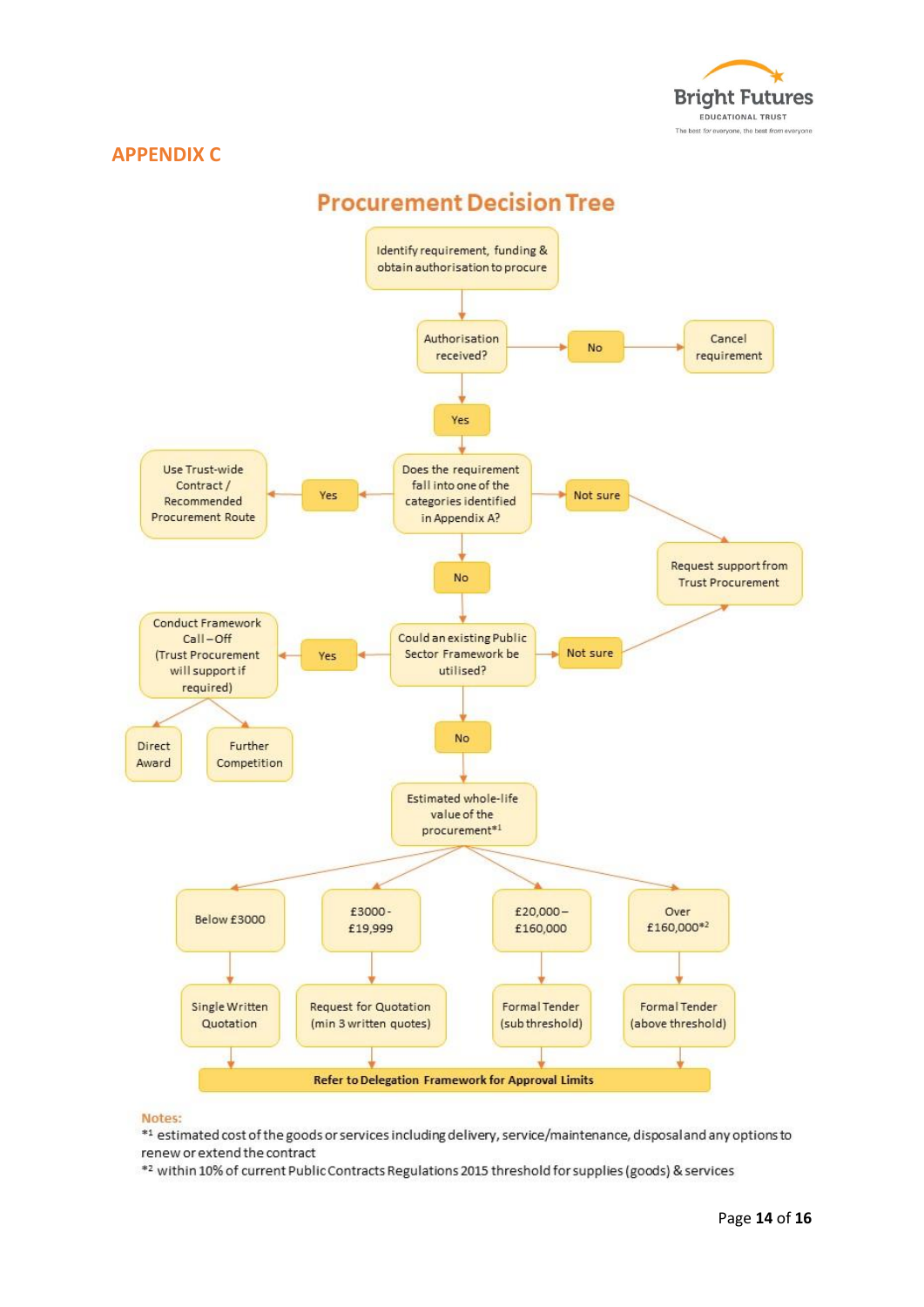

# **APPENDIX D**

# **IT Procurement Policy**

#### **Purpose**

The purpose of this policy is to provide a framework for the procurement of all IT hardware, software, and any externally hosted systems or software for the Trust.

#### **Introduction**

The Trust has agreed standards in place for desktop software, operating systems, computer hardware, peripherals and IT infrastructure. This standardisation is essential as it allows the Trust's IT Department to provide a quality service. The main benefit areas are:

- IT Support Staff are familiar with hardware and peripherals, improving support services
- The IT Department is able to stock standard spares in order to reduce down time
- Network, software and hardware installations are more efficient
- The required skill set of IT staff can be managed.

This policy outlines the procedures that must be in place to achieve these benefits and to ensure the purchase, delivery and installation of IT equipment is successful.

#### **Types of Purchase**

Hardware is physical digital devices including:

- Desktop and Laptop Computers
- Tablet Computers
- Network Equipment
- Servers
- Telephones
- Printers and Scanners
- Storage Devices
- Audio Visual equipment including digital displays, projectors and visualisers

Software is any computer software that needs to be installed on trust computers or servers.

External IT Services include: Hosting or cloud-based solutions, maintenance/support services and any other third party supplied IT related service including consultancy.

#### **Hardware, Software and External IT Services Purchasing Guidelines:**

The Digital IT Manager is the sole authority for placing orders for IT hardware, software or external IT services on behalf of the Trust regardless of the source of funding. All IT related purchases will need to have full approval and authorisation prior to purchasing.

Hardware and software cannot be purchased without approval by the Digital IT Manager.

Any request to purchase IT hardware, software or external IT services that is not in an agreed IT budget must approved via a business case submitted to the Trust's executive. This also applies to any request to spend monies in non-IT budgets on IT purchases.